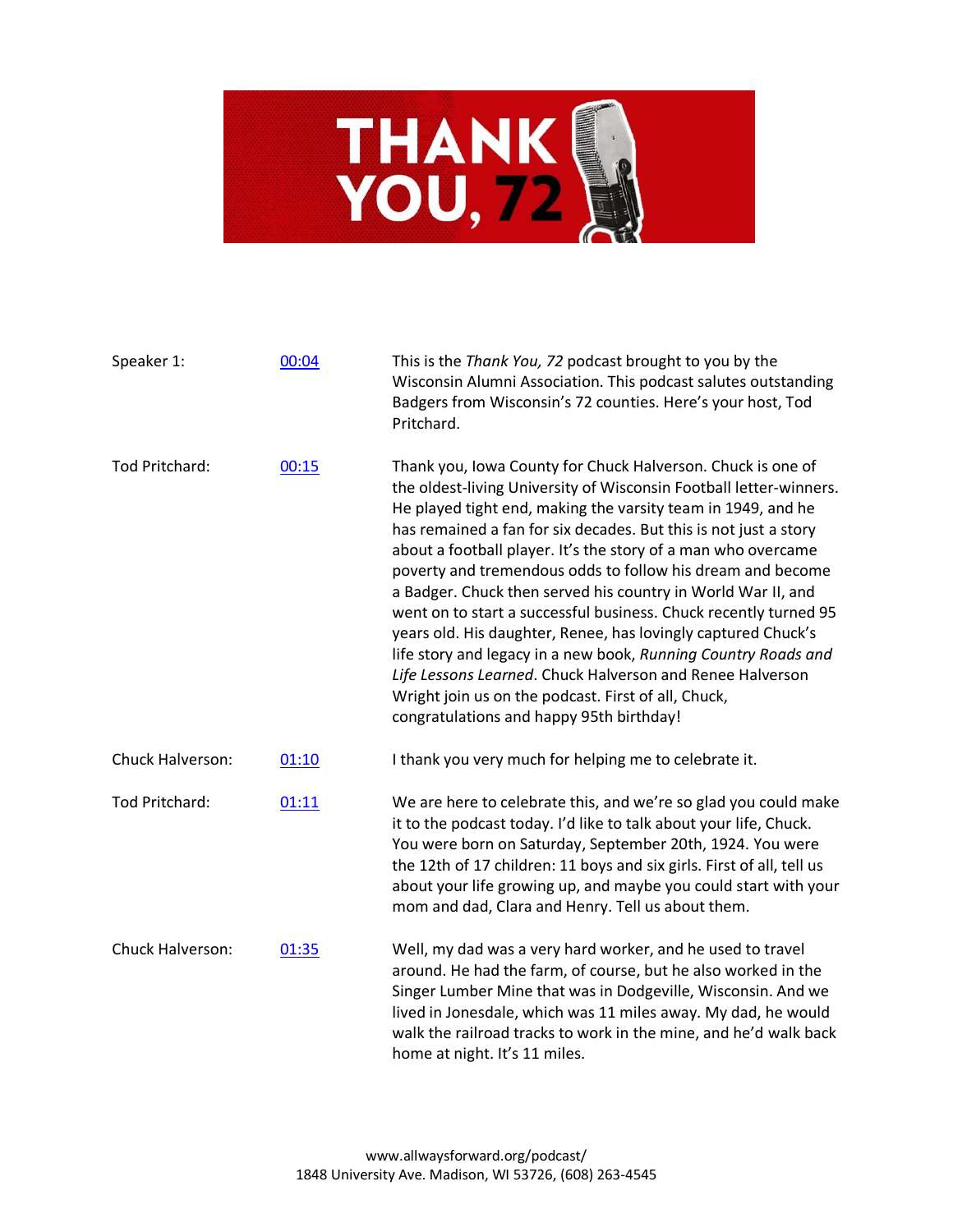| Tod Pritchard:          | 02:08 | Walking 11 miles to work seems just unbelievable. That's crazy.<br>He had to though, right? He had to get to the mine and that's<br>how he made his living, right?                                                                                                                                                                                                                                                                                                                                                                                                                                                                                                                      |
|-------------------------|-------|-----------------------------------------------------------------------------------------------------------------------------------------------------------------------------------------------------------------------------------------------------------------------------------------------------------------------------------------------------------------------------------------------------------------------------------------------------------------------------------------------------------------------------------------------------------------------------------------------------------------------------------------------------------------------------------------|
| Chuck Halverson:        | 02:18 | It's how he made his living, and that's how he fed 17 kids in the<br>family.                                                                                                                                                                                                                                                                                                                                                                                                                                                                                                                                                                                                            |
| Tod Pritchard:          | 02:23 | And so your mom, tell us about her.                                                                                                                                                                                                                                                                                                                                                                                                                                                                                                                                                                                                                                                     |
| <b>Chuck Halverson:</b> | 02:26 | My mom was a hard worker also, and everybody envied my<br>mother. She was so kind and nice to everybody.                                                                                                                                                                                                                                                                                                                                                                                                                                                                                                                                                                                |
| Tod Pritchard:          | 02:37 | You and your family did not have it easy growing up. You moved<br>from farm to farm. Some of the places you lived didn't even<br>have electricity and running water, and you worked the land.<br>You grew enough food to survive through the depression. Tell<br>us about your memories of that time and what it was like<br>growing up.                                                                                                                                                                                                                                                                                                                                                |
| Chuck Halverson:        | 02:53 | I can remember all of us boys worked. We hunted for fox and<br>we trapped it for meat and sold the hides. Anything to make<br>money. And we'd go around the neighbors along the Pecatonica<br>River and ask the farmers that lived along the river if it was okay<br>if we trapped there along the way. I'd walk behind one-horse<br>cultivators, culling when we'd put the crops in; we'd be plowing<br>to put the crops in, like corn and oats and all that stuff. And I<br>was walking behind a one-horse cultivator six, seven hours a<br>day at least to plow and get ready for it. And then when the<br>crops grew up, we had a big crew - thrashing crews that would<br>come in. |
| Chuck Halverson:        | 03:48 | All the neighbors, they'd come in and they'd help us harvest our<br>crops, and we traded to help back and forth that way. We had<br>some really great people that lived in that neighborhood that<br>we would all work together. Working didn't bother me. I was<br>proud to do that. And then when I was little, I wanted to be the<br>best at anything I could do. I didn't want anybody to be better<br>than I was or to do anything better than I could do it. And I was<br>constantly competing, even with my brothers who were four<br>and five years older, to prove to them I could do as much as<br>they could do.                                                             |
| Tod Pritchard:          | 04:24 | And is that why you decided to move away from home so<br>young? You were 14 when you moved away from home, right?                                                                                                                                                                                                                                                                                                                                                                                                                                                                                                                                                                       |
| Chuck Halverson:        | 04:30 | Yeah. Well, see, the reason is the house $-$ we lived in a three-<br>bedroom house - and the youngest of us  I was one of the<br>younger ones. We had to sleep cross ways in the bed, three or                                                                                                                                                                                                                                                                                                                                                                                                                                                                                          |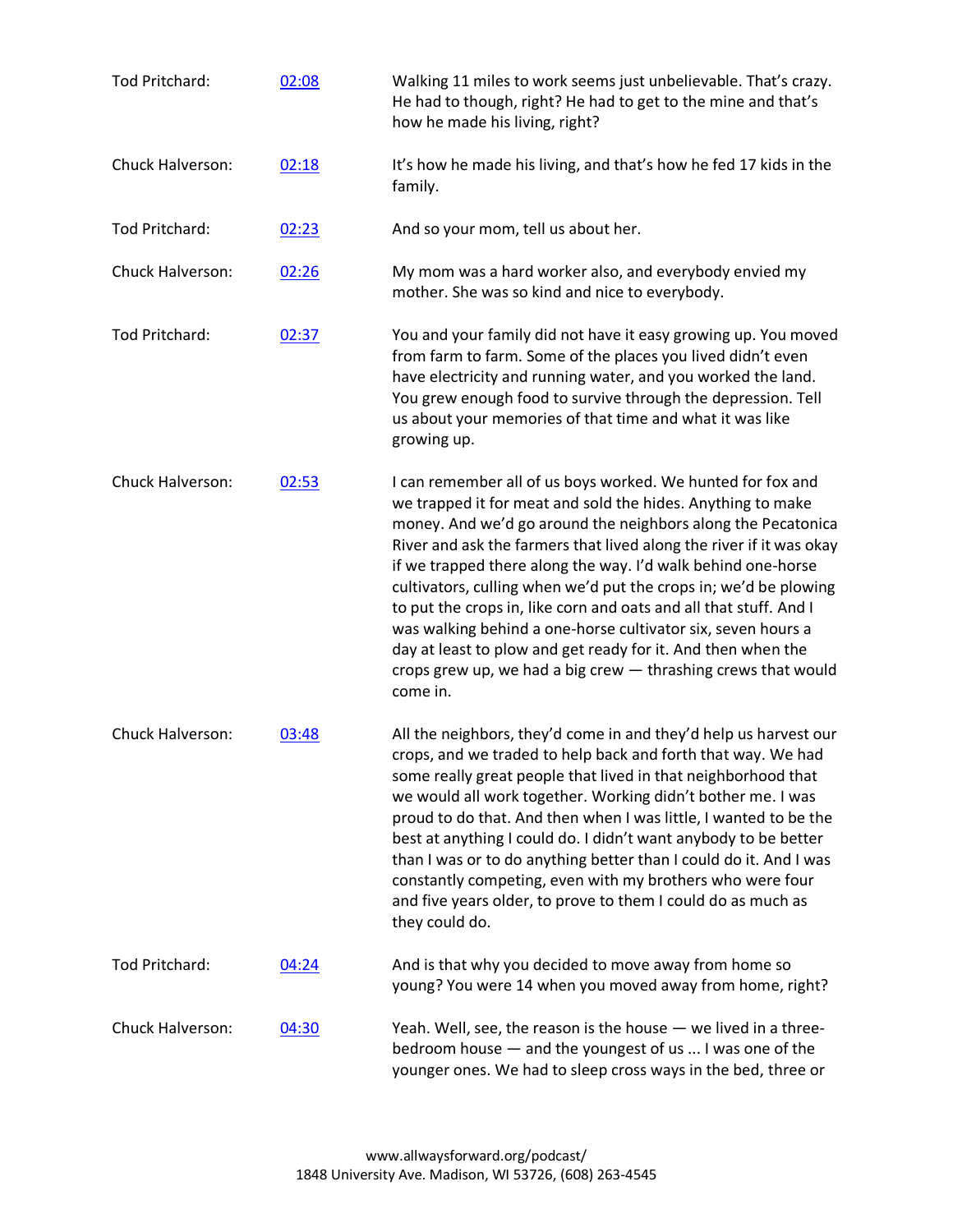|                       |       | four of us, cross ways in the bed. No inside facilities. We'd go<br>out to the outdoor toilets. And the toilet paper we had received<br>some Montgomery Ward catalogs and Sears Roebuck catalogs.<br>That was actually the toilet paper. I mean people wouldn't<br>believe the kind of life that we led $-$ any way to survive, you<br>know? And I said to my mom one day, I said, Mom, I can't, I, I'm<br>so ashamed of this house, and I can't live here any longer, and I<br>want to go away and make some money. And get you out of<br>here, too.                                                                                                                                                                                                                                                                                                                                                         |
|-----------------------|-------|---------------------------------------------------------------------------------------------------------------------------------------------------------------------------------------------------------------------------------------------------------------------------------------------------------------------------------------------------------------------------------------------------------------------------------------------------------------------------------------------------------------------------------------------------------------------------------------------------------------------------------------------------------------------------------------------------------------------------------------------------------------------------------------------------------------------------------------------------------------------------------------------------------------|
| <b>Tod Pritchard:</b> | 05:24 | It must've been incredibly difficult for you in saying that to your<br>mom. And, and how do, you know, what were you feeling at<br>that time?                                                                                                                                                                                                                                                                                                                                                                                                                                                                                                                                                                                                                                                                                                                                                                 |
| Chuck Halverson:      | 05:32 | Dad wanted me to stay home on the farm, and mom said, Dad<br>- I break up when I talk about that somewhat - he wants to<br>get, he wants to go to a school and he wants to get ahead in life,<br>and we got to let him do it. And so when she says something,<br>dad would listen to her, and so that's how I walked in the school<br>and got in class. I'm sorry for the breakdown here. It upsets me<br>when I talk about my mom.                                                                                                                                                                                                                                                                                                                                                                                                                                                                           |
| Tod Pritchard:        | 06:01 | I can only imagine what that conversation must have been like<br>- to say to your parents, I need to do this to better myself and<br>go on with life.                                                                                                                                                                                                                                                                                                                                                                                                                                                                                                                                                                                                                                                                                                                                                         |
| Chuck Halverson:      | 06:10 | As I was moving out of that home, I said I can't stand living here<br>and I can't let people in the house, and I can't stand you living<br>here either. I want to go home and  I had in my mind that I<br>was going to be in sports and either play $-1$ played a lot of<br>sports, so I could either go play football or play baseball and<br>make a living out it, and then I could get some money to her,<br>get them of that home. But through high school, I kind of<br>changed my mind. I got into ag school, and they've got some<br>great teachers. I remember Kurt Prieto said when we, for our<br>first one of his classes, he says, I want you to remember this,<br>"So much good in the best of us. And so much bad in the worst<br>of us, that little behooves any of us to do anything wrong to the<br>rest of us." And he said, I want you to remember that. I did, it<br>stuck it in my mind. |
| Tod Pritchard:        | 07:12 | So tell me about coming to the University of Wisconsin-<br>Madison. You decided to get a degree in agriculture, but you<br>also were able to play football here. Tell us about it. You tried<br>out for the football team, right?                                                                                                                                                                                                                                                                                                                                                                                                                                                                                                                                                                                                                                                                             |
| Chuck Halverson:      | 07:23 | Well when I tried out, I was in Dodgeville. I lived in Dodgeville at<br>that time. But the Mineral Point Fair, I always went to. But then                                                                                                                                                                                                                                                                                                                                                                                                                                                                                                                                                                                                                                                                                                                                                                     |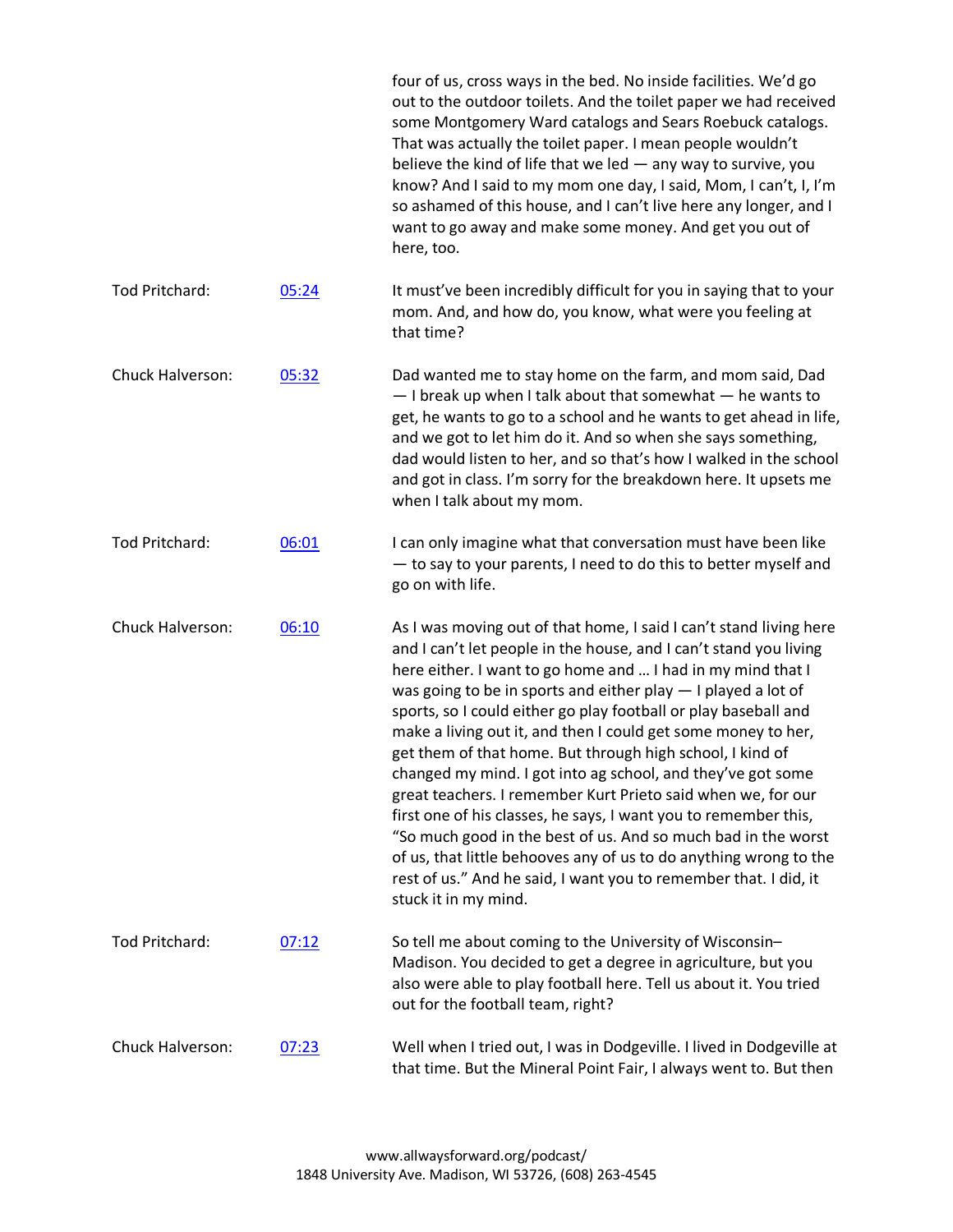|                         |       | they had a weight thing where they rang the bell. So nobody<br>could ring it, and I'm a big shot. That's a big shot deal here. I<br>walked up, and I rang the bell and pulled both clavicles out. I<br>went to the doctor in Mineral Point, and he put me in slings and<br>said I had to wait for at least two or three weeks. Then I had to<br>walk back to Dodgeville, back to go to the University of<br>Wisconsin. I got to thinking, I can't go there like this. I said, they<br>won't let me back on the team if I tell them I've got broken<br>clavicles. So I took them out, and I went out and I practiced with<br>two broken collarbones.                                                                                                                                                                                                                                                                                                                           |
|-------------------------|-------|-------------------------------------------------------------------------------------------------------------------------------------------------------------------------------------------------------------------------------------------------------------------------------------------------------------------------------------------------------------------------------------------------------------------------------------------------------------------------------------------------------------------------------------------------------------------------------------------------------------------------------------------------------------------------------------------------------------------------------------------------------------------------------------------------------------------------------------------------------------------------------------------------------------------------------------------------------------------------------|
| Tod Pritchard:          | 08:28 | You're trying to try out for the team and the, and the coach<br>must have, did he catch on to what was going on?                                                                                                                                                                                                                                                                                                                                                                                                                                                                                                                                                                                                                                                                                                                                                                                                                                                              |
| Chuck Halverson:        | 08:33 | They came to me. They said, Chuck, you know what, you're just<br>they took an x-ray and found out they weren't even healed.<br>They said, you got a lot of ability, and you're just ruining it. You<br>got to  you, you could really get ahead in life in sports, and, he<br>says, you're just ruining your chances. He says, you got to lay<br>off, let this heal. Well I did lay off for a while, and they started<br>to heal pretty good, but it was too late for me to go out for<br>football, at that time. But they had cross-country, and I had won<br>the mile at cross-country meets, you know, and one guy come<br>up to me and said, Chuck, he said, we got a meet this week, but<br>if you run in this, this isn't going to bother your shoulders. You<br>run in this, and maybe you'll make the track team." I ran so hard<br>out there, there were blisters all on the bottom of my feet, and<br>that was the end of my track career. And then the war came on. |
| Tod Pritchard:          | 09:45 | And that's when you decided to enlist in the navy, right? Was<br>1944, right? Is that correct?                                                                                                                                                                                                                                                                                                                                                                                                                                                                                                                                                                                                                                                                                                                                                                                                                                                                                |
| Chuck Halverson:        | 09:52 | Right.                                                                                                                                                                                                                                                                                                                                                                                                                                                                                                                                                                                                                                                                                                                                                                                                                                                                                                                                                                        |
| Tod Pritchard:          | 09:52 | And so you served on the USS West Virginia, which was a<br>battleship, right?                                                                                                                                                                                                                                                                                                                                                                                                                                                                                                                                                                                                                                                                                                                                                                                                                                                                                                 |
| <b>Chuck Halverson:</b> | 09:58 | When I went to get out on there, they asked if anybody had<br>physics and chemistry and I raised my hand, which sometimes I<br>wish I had not. And then they transferred me from fireman first<br>class to hospital corpsman. And so I would, there was a guy by<br>the name of Wilford Captor. He was from Richland Center,<br>Wisconsin. He was the lab technician there on the ship, and he<br>had so many people, he couldn't take care of them all, and then<br>they wanted to me to help him. So I was there for two weeks,<br>and he got cat fever, and they shipped him back to Richland<br>Center. Here I am sitting there, only two weeks practice to give                                                                                                                                                                                                                                                                                                          |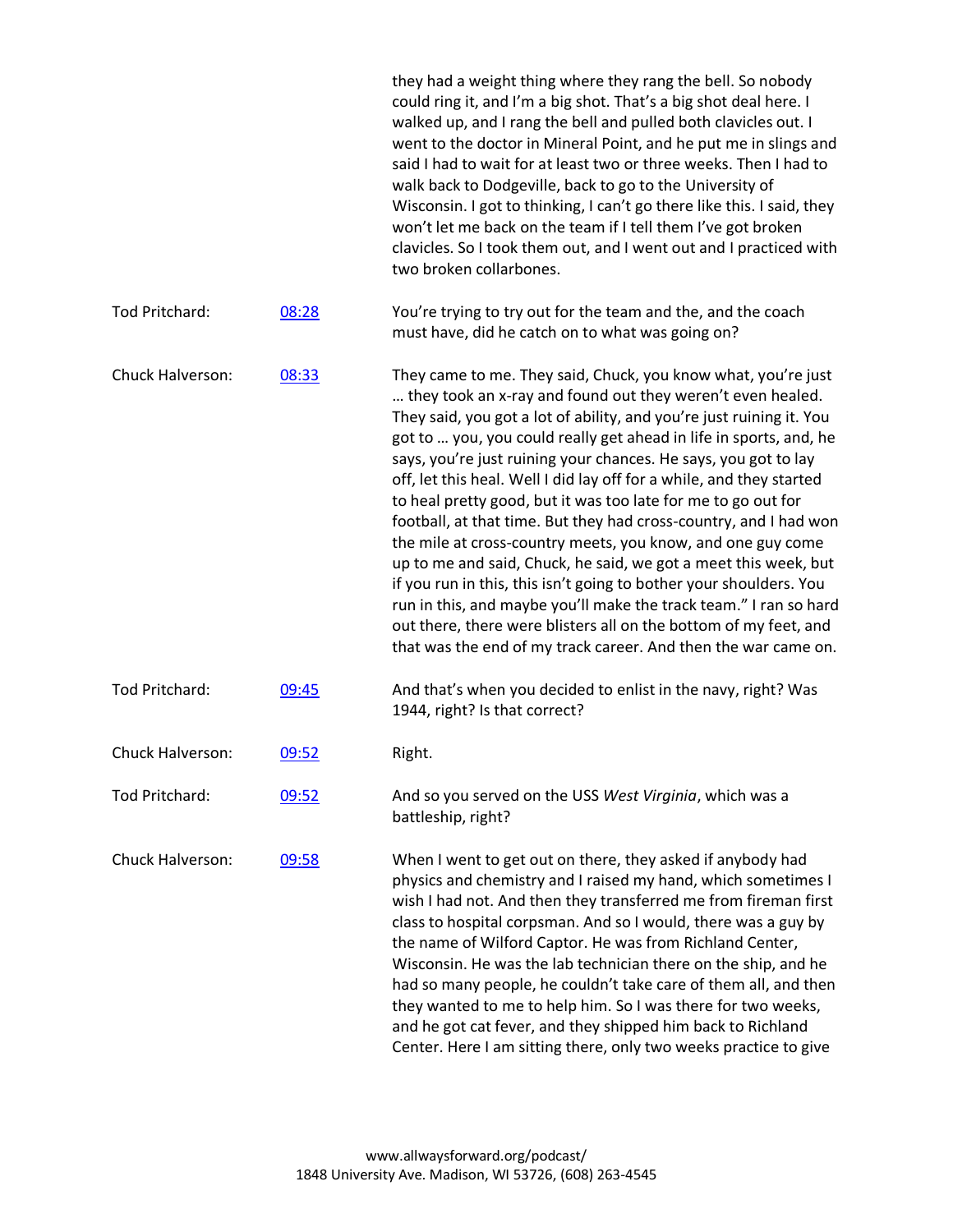|                           |              | shots. I had mix all the medicines for the crew and give shots,<br>and I learned it all out of the book.                                                                                                                                                                                                                                                                                                                                                                                                                                                                                                                                                                                                 |
|---------------------------|--------------|----------------------------------------------------------------------------------------------------------------------------------------------------------------------------------------------------------------------------------------------------------------------------------------------------------------------------------------------------------------------------------------------------------------------------------------------------------------------------------------------------------------------------------------------------------------------------------------------------------------------------------------------------------------------------------------------------------|
| Tod Pritchard:            | 10:49        | You're taking care of everybody.                                                                                                                                                                                                                                                                                                                                                                                                                                                                                                                                                                                                                                                                         |
| Chuck Halverson:          | 10:51        | I was taking care of everybody on the ship.                                                                                                                                                                                                                                                                                                                                                                                                                                                                                                                                                                                                                                                              |
| Tod Pritchard:            | 10:53        | We're just a year away from the 75th anniversary of the victory<br>over Japan day, and I understand the West Virginia was docked<br>next to the USS Missouri when the armistice was signed, right?                                                                                                                                                                                                                                                                                                                                                                                                                                                                                                       |
| Chuck Halverson:          | 11:09        | We were waiting to attack the mainland, and we must've been<br>there close to two months. Each day we're stopped. We're<br>going to attack the mainland. Five days before the atomic bomb<br>was set off, the battleship Missouri came out and pulled in right<br>beside us, and it was riding right side by side, and I could reach<br>out and touch anybody on the ship, the other ship if I wanted<br>to. But anyways, that's where the peace treaty was signed, and<br>the battleship Missouri come out and anchor beside us. Then<br>the General MacArthur came on there, and he was the big shot<br>then, and a bunch of big shots from Japan. They signed the<br>peace treaty that ended the war. |
| Speaker 4:                | 11:53        | [Music]                                                                                                                                                                                                                                                                                                                                                                                                                                                                                                                                                                                                                                                                                                  |
| Speaker 5:                | 11:53        | The battleship Missouri 53,000-ton flagship of Admiral Halsey's<br>third fleet becomes the scene of an unforgettable ceremony<br>marking the complete and foremost surrender of Japan. In the<br>Bay of Tokyo itself, the United States destroyer Buchanan<br>comes alongside, bringing representatives of the Allied powers<br>to witness the final capitulation. General of the army, Douglas<br>MacArthur, supreme Allied commander for the occupation of<br>Japan boards the Missouri.                                                                                                                                                                                                               |
| Speaker 4:                | 12:35        | [Music]                                                                                                                                                                                                                                                                                                                                                                                                                                                                                                                                                                                                                                                                                                  |
| Speaker 5:                | <u>12:36</u> | Including the brief history-making ceremony, General<br>MacArthur expresses a wish.                                                                                                                                                                                                                                                                                                                                                                                                                                                                                                                                                                                                                      |
| <b>General MacArthur:</b> | 12:42        | Let us pray that peace be now restored to the world and that<br>God will preserve it, always. These proceedings are closed.                                                                                                                                                                                                                                                                                                                                                                                                                                                                                                                                                                              |
| Speaker 4:                | <u>13:00</u> | [Music]                                                                                                                                                                                                                                                                                                                                                                                                                                                                                                                                                                                                                                                                                                  |
| Speaker 5:                | <u>13:01</u> | Swarms of the United States aircraft fly in formation overhead<br>as the ceremony ends. The final United Nations victory has been<br>won. The war is over. Peace is here.                                                                                                                                                                                                                                                                                                                                                                                                                                                                                                                                |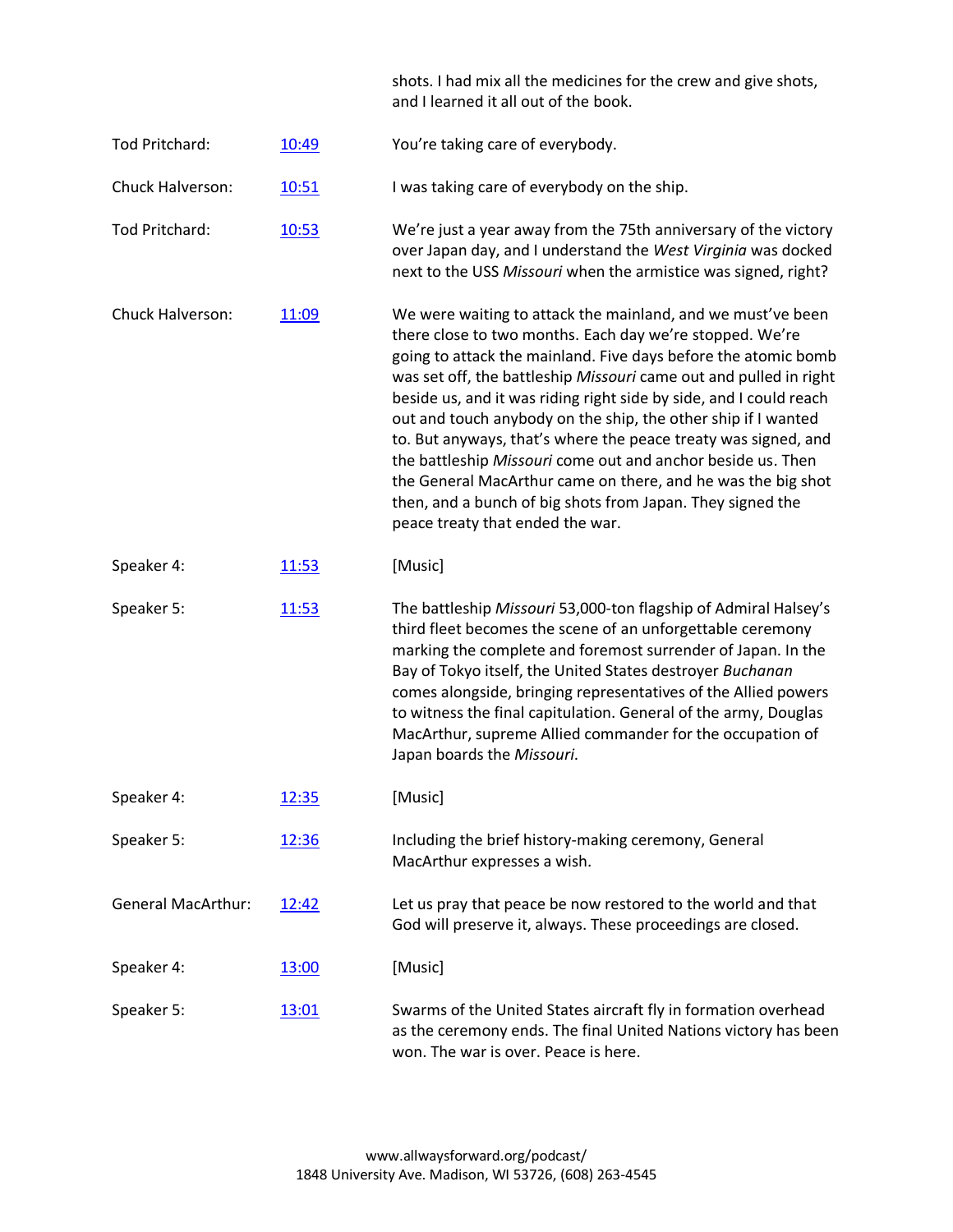| Speaker 4:       | 13:12        | [Music]                                                                                                                                                                                                                                                                                                                                                                                                                                                                                                                                                                    |
|------------------|--------------|----------------------------------------------------------------------------------------------------------------------------------------------------------------------------------------------------------------------------------------------------------------------------------------------------------------------------------------------------------------------------------------------------------------------------------------------------------------------------------------------------------------------------------------------------------------------------|
| Tod Pritchard:   | 13:19        | The Japanese officially surrendered to the Allies on September<br>2nd, 1945, so you were there right when all that was<br>happening. You were literally next to the Missouri as they<br>signed the peace treaty.                                                                                                                                                                                                                                                                                                                                                           |
| Chuck Halverson: | 13:34        | I was.                                                                                                                                                                                                                                                                                                                                                                                                                                                                                                                                                                     |
| Tod Pritchard:   | 13:34        | So when you came back to Wisconsin after the war, and thank<br>you for your service. Thank you for being a part of the greatest<br>generation. You came back to Wisconsin and you, your senior<br>year, you made varsity football squad, right?                                                                                                                                                                                                                                                                                                                            |
| Chuck Halverson: | <u>13:50</u> | Yeah. It was my senior year when I  in the spring it was, Ivy<br>Williamson, and the thing about Harris Schroeder, he had an<br>offense was very hard to run. It's all right for pros and stuff, but<br>his offense was run so hard, it was difficult for us to tell who we<br>were going to block and who we weren't supposed to the block.<br>And often the plays didn't work.                                                                                                                                                                                           |
| Speaker 7:       | 14:25        | Ohio State's Buckeyes knocked out of the undefeated class last<br>week by Minnesota traveled to Madison, Wisconsin, in an effort<br>to renew their bid for the Big Ten title. This is a crucial game for<br>both teams so far as the 1949 Big Ten championship is<br>concerned. A capacity crowd of 45,000 spectators, jams Camp<br>Randall Stadium. Now in the fourth quarter, here's Wisconsin<br>trying, but Prosecco's going on for all pass. It's intercepted by<br>Widows of Ohio State, and here's a good run back by Widows<br>through the Wisconsin 24 yard line. |
| Chuck Halverson: | 14:56        | We had a bad season, a bad season, and they all started yelling,<br>"Goodbye, Harry. Goodbye, Harry" in the stands. And we were<br>so hurt by that. You know.                                                                                                                                                                                                                                                                                                                                                                                                              |
| Tod Pritchard:   | 15:07        | So you graduated in 1950, and you actually had an offer to play<br>for the Packers. They were, the Green Bay Packers were<br>scouting you, right?                                                                                                                                                                                                                                                                                                                                                                                                                          |
| Chuck Halverson: | 15:17        | I got an offer for try out because you had to try out. They<br>wanted me to try out, but the thing about it was that I then had<br>that job with Oscar Mayer, and I could see I could make a lot<br>more money and do what I wanted to do with my folks and<br>everything by making money buying cattle. I could see there<br>was a lot more possibilities. A best lineman would make a<br>thousand to two thousand dollars a year playing for the Packers,<br>and so I declined that.                                                                                     |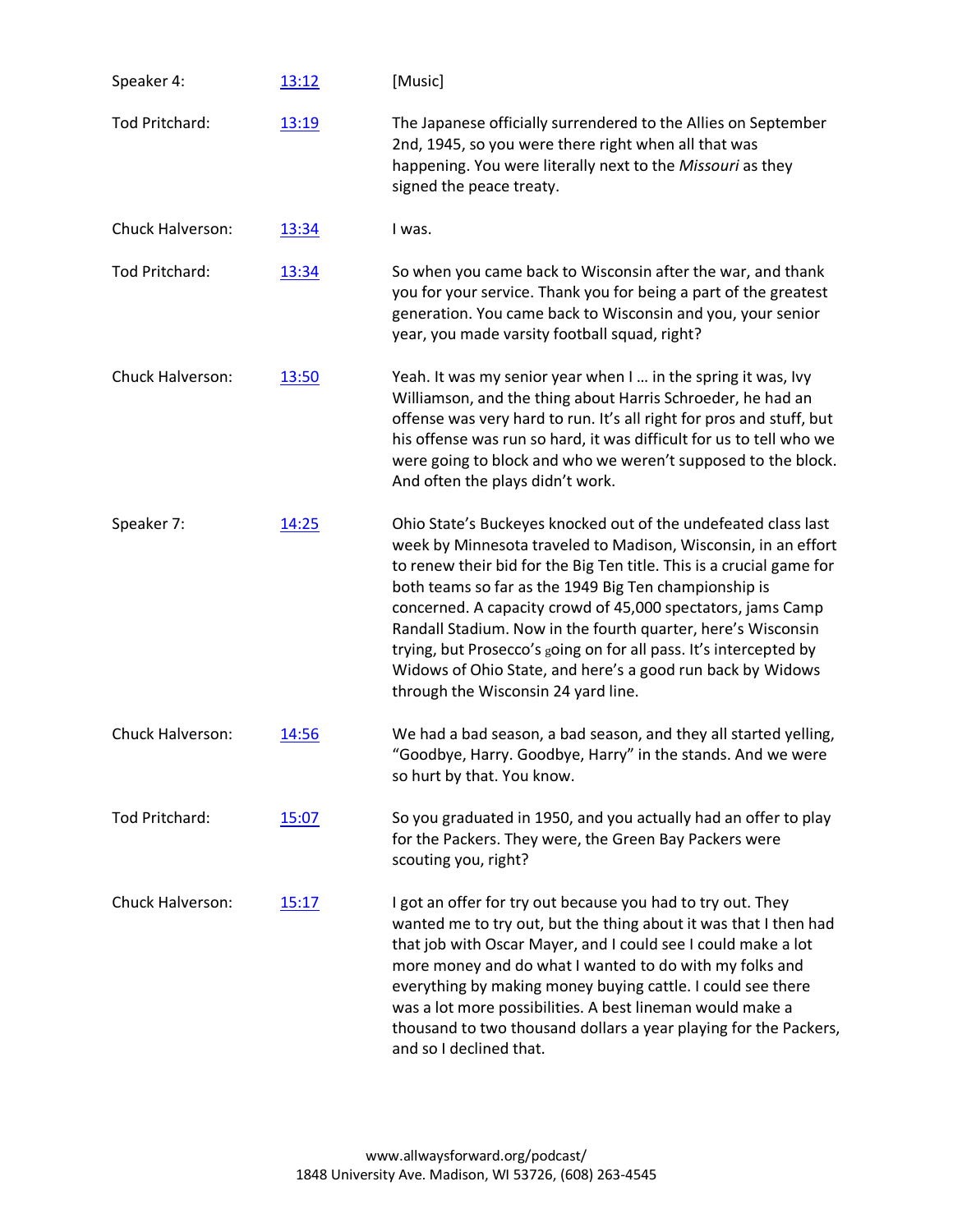| Tod Pritchard:        | 15:54        | No regrets on that.                                                                                                                                                                                                                                                                                                                                                                                                                                                                                                                                                                                                                                                                                                  |
|-----------------------|--------------|----------------------------------------------------------------------------------------------------------------------------------------------------------------------------------------------------------------------------------------------------------------------------------------------------------------------------------------------------------------------------------------------------------------------------------------------------------------------------------------------------------------------------------------------------------------------------------------------------------------------------------------------------------------------------------------------------------------------|
| Chuck Halverson:      | 15:55        | No, none at all.                                                                                                                                                                                                                                                                                                                                                                                                                                                                                                                                                                                                                                                                                                     |
| Speaker 1:            | 15:58        | This episode of Thank You, 72 is brought to you by the<br>Wisconsin Alumni Association. When you become a member of<br>the Wisconsin Alumni Association at<br>uwualumni.com/membership you'll be where Badgers belong.<br>This special community is all about strengthening your<br>connection to the UW, celebrating beloved traditions, and<br>supporting alumni efforts. And with a variety of exclusive<br>benefits, membership is a great way to give your Badger spirit a<br>boost. Visit uwalumni.com/membership today to learn more<br>and to join the Wisconsin Alumni Association as a proud<br>member. Now back to the Thank You, 72 podcast with Tod<br>Pritchard from the Wisconsin Alumni Association. |
| <b>Tod Pritchard:</b> | 16:38        | I'd like to bring in Chuck's daughter, Renee Halverson, right into<br>the conversation. And Renee, first of all, great job on writing the<br>book about your dad's life. And I'd like to talk to you more<br>about the book. It's called Running Country Roads, Life Lessons<br>Learned. First of all, how did you come up with that title for the<br>book?                                                                                                                                                                                                                                                                                                                                                          |
| Renee:                | 16:58        | Because my father had to run country roads to go to school, and<br>that was his only way to get to school was by running. So I<br>found the more that I talked with my father, and I've heard<br>many, many stories of my father's, but when we really dug<br>deep, I realized what he went through, and I just was amazed at<br>how many places he had to live to get to go to school, and it<br>was always about him having to run. Basically, he said, "I was<br>running for my life," and that's kind of why I came up with the<br>title.                                                                                                                                                                        |
| <b>Tod Pritchard:</b> | 17:33        | Well you have so many great stories in the book. Is there a<br>favorite one or two that you'd like to share?                                                                                                                                                                                                                                                                                                                                                                                                                                                                                                                                                                                                         |
| Renee:                | 17:38        | They didn't have shoes. My father was, they were always<br>barefoot, and my dad didn't want to wear shoes because they<br>were always hand-me-down, and they didn't fit him right. I<br>think his white boots story is one of my favorites because he<br>was so embarrassed to wear them that he put them away, and<br>they didn't fit him.                                                                                                                                                                                                                                                                                                                                                                          |
| Tod Pritchard:        | <u>17:59</u> | These were white boots that were hand-me-downs, right?                                                                                                                                                                                                                                                                                                                                                                                                                                                                                                                                                                                                                                                               |
| Renee:                | 18:02        | Yes. Actually there was an aunt that had, I guess it was a<br>boarding house in Chicago, and occasionally people would leave                                                                                                                                                                                                                                                                                                                                                                                                                                                                                                                                                                                         |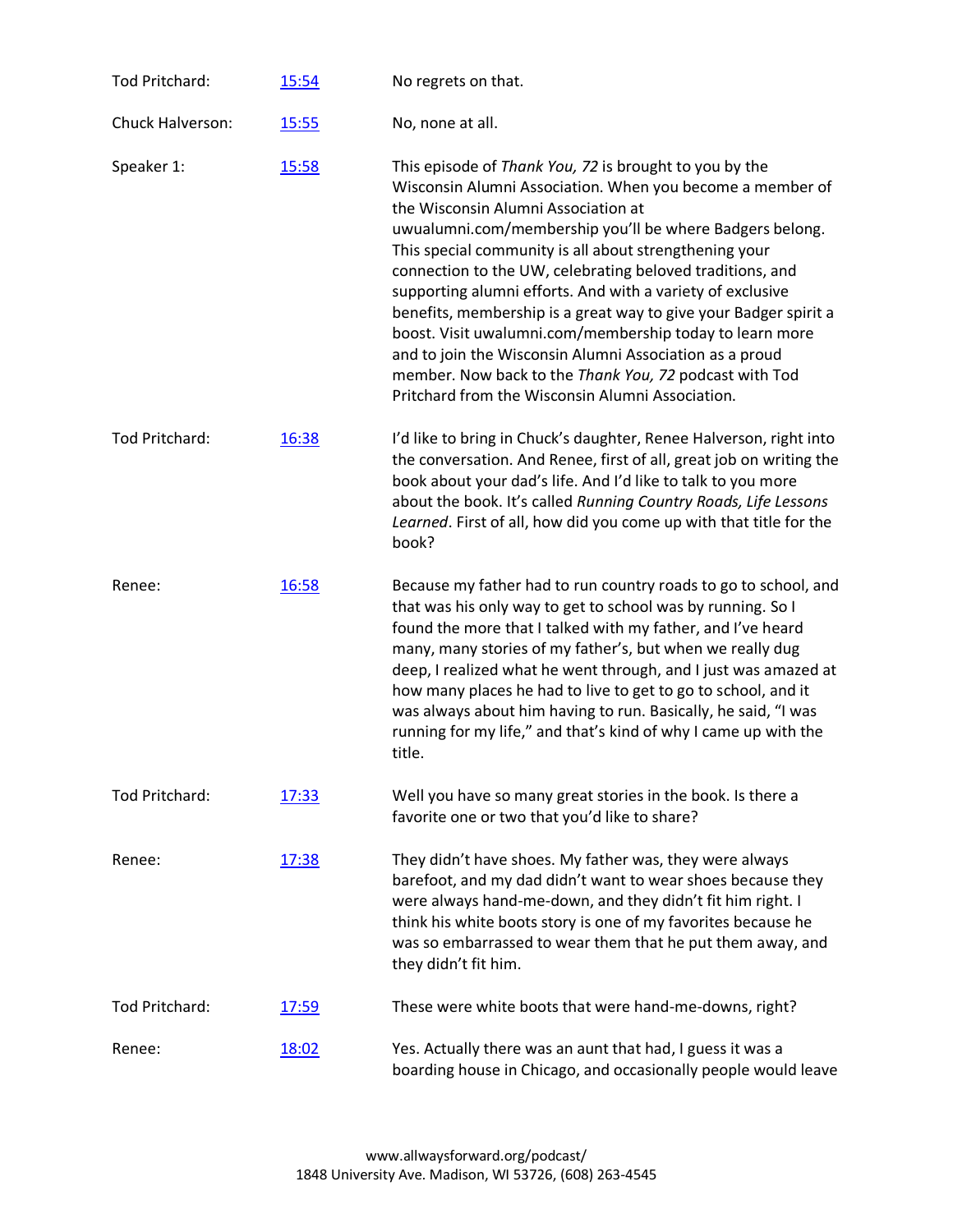things behind. And so she would send clothes for them. They get these boxes, and they'd be excited because it was new clothes for them, but they didn't always fit. And the white boots, my dad just didn't want to wear them until it got so cold, and he'd have to bring the cows in, in the winter time and his feet would get really cold. And you know, sharing a story that is his sister Alice said, "I can't believe your dad admitted he stood in actual cow pies." And that's what finally got him to wear those, the white boots. And he got teased about that too. And he said like 94 years later, "I still remember getting teased by being called Mr. White Boots." So those are the kinds of stories that I realize what he went through as a kid just to survive and having to live as a young boy in a hotel by himself and all these things. Just to get to go to school.

Tod Pritchard: [19:06](https://www.rev.com/transcript-editor/Edit?token=vIwbI_mHr7wjCfBxc_ZK7_jDMD2WJK4NgF4YLaSRm5cyIEzevcPedlElKVhDm5e9C5b53knyid0tV_FrbU49Kyb1vt4&loadFrom=DocumentDeeplink&ts=1146.22) It puts into perspective what people in that time had to do. In the Depression, it was all about surviving that time. And especially with a large family you have to make do with what you've got and so, but it's very hurtful, obviously. How many decades ago did you wear the white boots? It was, it must've been 70, 80 years ago, but it still resonates.

## Chuck Halverson: [19:30](https://www.rev.com/transcript-editor/Edit?token=w3VK78lx5qM3jWsnmYvnT62U6uUGKF6EMitp9SIkAxGIwfggahHTQlmC-O83OA3V8pWWUdoez29i8WCaDBW36qaKez0&loadFrom=DocumentDeeplink&ts=1170.55) About 85 years.

Renee: [19:33](https://www.rev.com/transcript-editor/Edit?token=tkcqz3rykuy5NdANifBJh5FMxVJzCsG5LDb56fW0LIA_YpbyX0Cil4iuZN3GPswqZqp8uPVVDF31W_YqeDVDn7cCHQw&loadFrom=DocumentDeeplink&ts=1173.24) Well and his mother too, they had a really long table, and they talked about, his sister talked about how the house was always cold, so they would put plastic on the windows, and they would even wallpaper the walls with newspapers and make their own paste because they couldn't afford wallpaper. But they were very creative family. I mean, and during breakfast they, she would talk about your sister Alice would say, it was always warm at breakfast because they had a stove, and their mother would cook pancakes and oatmeal, and they'd sit on this really long table. They had very few chairs. So it would be, most of them would be sitting on benches. But she spoke about her mother would never eat. She stood until all the kids had their food and her husband and they'd say, come on Mama, come sit down. And she wouldn't, she would never eat until they had food, and they weren't allowed to reach across the table ever for food. Renee: [20:28](https://www.rev.com/transcript-editor/Edit?token=oETa9Q01oJVr6rX8X9ZfYNbp4zkw3U2SvNec2iuOLHM-ghnncEYpVFAnkrjF8MS49W0y9SihiWuq84vldm5TP8WSneg&loadFrom=DocumentDeeplink&ts=1228.43) So it, those are the kinds of things that I learned from my aunt Alice. You know, about making little Christmas decorations for

their tree. Everything was off the land and like what they'd find — a little cigarette. You remember in the boxes of cigarettes, you said the silver paper?

Chuck Halverson: [20:45](https://www.rev.com/transcript-editor/Edit?token=5BtZJl4ZZ2egCsS1ZR80tZdtBXgBJVIOT9Ddm6kb3PTUWRPIKf_xuPs5fu-0eMhb-mD5tKr7uvo_ynswwz_JmVBahTQ&loadFrom=DocumentDeeplink&ts=1245.35) Right, the foil.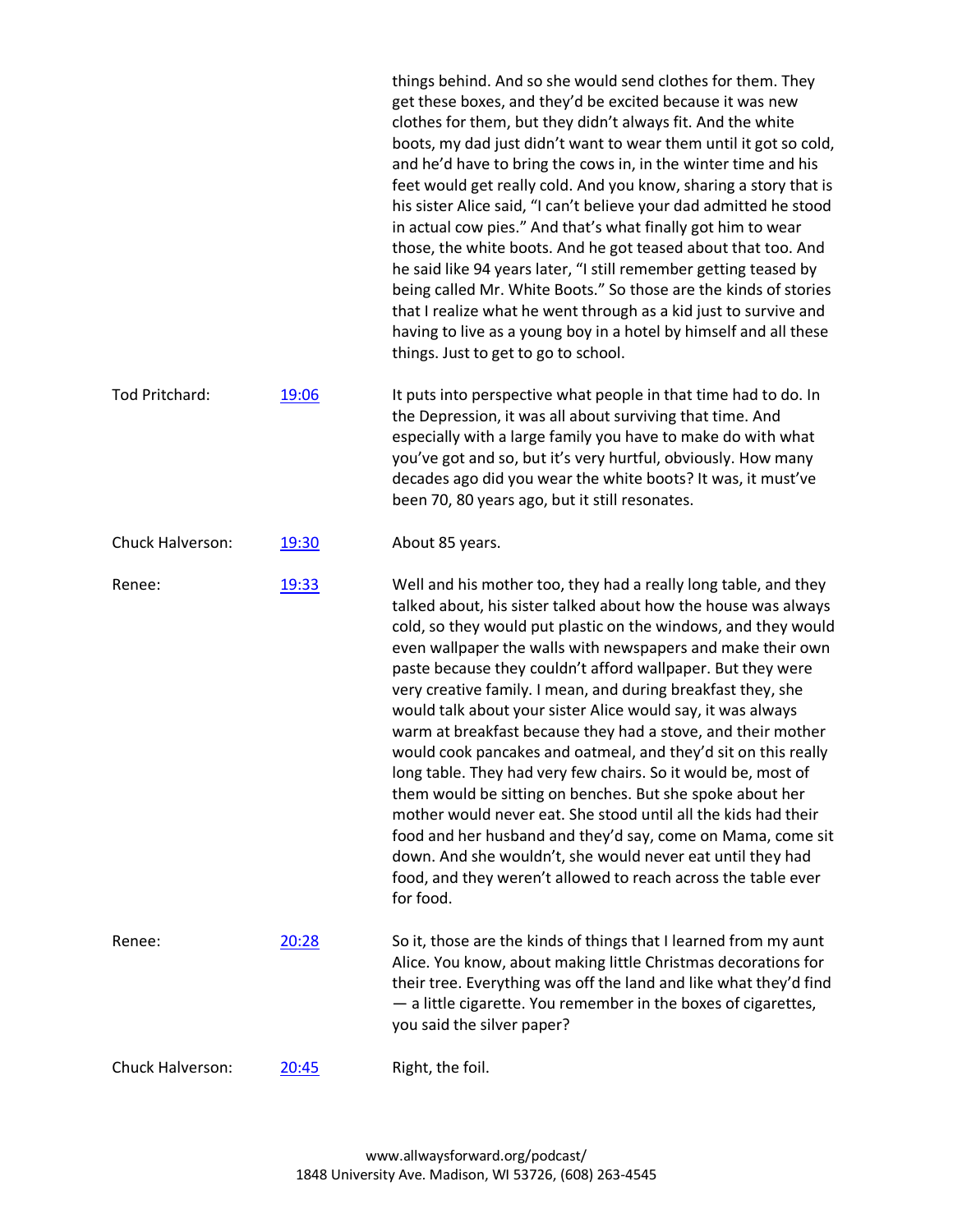| Renee:           | 20:46 | Yes the foil, and they would make stars and things like that. So it<br>just kind of makes you think like what their, his life was like. And<br>many who lived during the Depression.                                                                                                                                                                                                                                                                                                                          |
|------------------|-------|---------------------------------------------------------------------------------------------------------------------------------------------------------------------------------------------------------------------------------------------------------------------------------------------------------------------------------------------------------------------------------------------------------------------------------------------------------------------------------------------------------------|
| Tod Pritchard:   | 20:55 | And made it all the way through that time and came to the<br>University of Wisconsin. And now Chuck is one of the oldest<br>letter-winners that we have with us. Right?                                                                                                                                                                                                                                                                                                                                       |
| Renee:           | 21:06 | Yes. And we just celebrated his 95th birthday, September 20th<br>at Camp Randall Stadium at Lot 17, and this book was my dad's<br>95th birthday gift. So, this was a big birthday for him.                                                                                                                                                                                                                                                                                                                    |
| Tod Pritchard:   | 21:23 | Well it was certainly a gift of love from you to him, and t, it<br>really captures his life and it's, it's so well done. It's, it's great to<br>follow Chuck's life through all this time and still a major Badger<br>supporter. In fact, you did a lot in the, back in the seventies,<br>eighties to really help the team out and do fundraisers and you<br>know, get them a lot of help, which they needed at, at that<br>time.                                                                             |
| Chuck Halverson: | 21:51 | We raised thousands of dollars for them. Also gave it to<br>churches and places like that, high schools.                                                                                                                                                                                                                                                                                                                                                                                                      |
| Tod Pritchard:   | 21:59 | So Renee, you were a professional cheerleader with the Chicago<br>Bears, right?                                                                                                                                                                                                                                                                                                                                                                                                                               |
| Renee:           | 22:03 | That's right.                                                                                                                                                                                                                                                                                                                                                                                                                                                                                                 |
| Tod Pritchard:   | 22:04 | So your dad bought season tickets to the Bears' game because<br>of that, despite the fact that you're a lifelong Packer fan. So<br>that's true, father-daughter dedication. Right. That must have<br>meant a lot to you for him to be at all those games.                                                                                                                                                                                                                                                     |
| Renee:           | 22:22 | It really did. And I moved to Evanston to study dance. And that<br>was my dream, and he always supported my dream of dance<br>and cheerleading through high school was what made me feel<br>like that was my life. Like his life was sports. That was my life,<br>too.                                                                                                                                                                                                                                        |
| Renee:           | 22:41 | And so at 19 I went to him, like he went to his parents and said,<br>you know, he would, would have loved for me to stay in<br>Madison of course. But he supported me with my dream. And<br>so I eventually, after three years of studying dance with Gus<br>Giordano Dance Studio, I found out there was these<br>cheerleading tryouts. I saw it on the news, and it was for the<br>Chicago Bears, not the Packers, but I thought it would be really<br>fun and a great way to maybe open some doors for me. |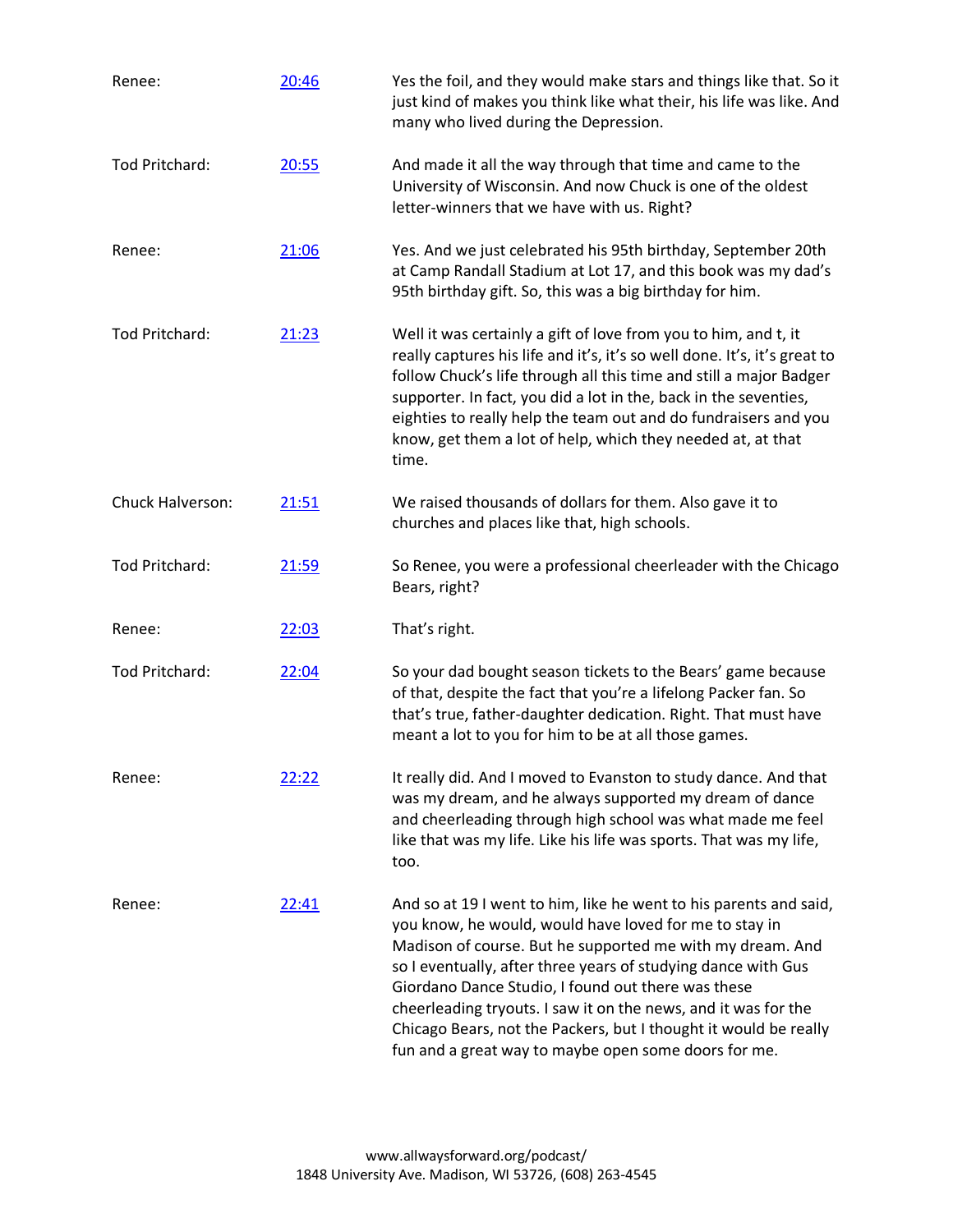| Renee:           | 23:14        | So I did try out, and at the trials, there were 1,500 girls with<br>numbers, so picking, and they only chose 28. And right after<br>tryouts I was like, oh my gosh, this is not going to happen. And I<br>flew to Florida, it was like spring break, to meet a lot of my<br>friends, in Fort Lauderdale. And I thought, geeze, you know, no<br>way. But while I was there, I had roommates, like there was like<br>five of us living in one apartment, and they said, you got a letter<br>here from the Chicago Bears. And I'm like, oh my God, don't, I<br>don't even want to know. I don't want to ruin my trip, but I<br>couldn't stand it. So I finally called them, and they read the<br>letter that I'd had made it. And of course I called my dad right<br>away, and of course he was going to be at every one of those<br>games for me. Yeah. And it meant a lot. I always knew cause I<br>would, I'd hear like on the south end zone, my dad would like<br>tell them my name, so I'd hear all this like, "Hey, Renee," in the<br>south end of Soldier Field. And it was my dad, you know. |
|------------------|--------------|----------------------------------------------------------------------------------------------------------------------------------------------------------------------------------------------------------------------------------------------------------------------------------------------------------------------------------------------------------------------------------------------------------------------------------------------------------------------------------------------------------------------------------------------------------------------------------------------------------------------------------------------------------------------------------------------------------------------------------------------------------------------------------------------------------------------------------------------------------------------------------------------------------------------------------------------------------------------------------------------------------------------------------------------------------------------------------------------------|
| Tod Pritchard:   | 24:12        | So Chuck, tell me, what do you think is a life lesson that you<br>gained over these years that we should all know?                                                                                                                                                                                                                                                                                                                                                                                                                                                                                                                                                                                                                                                                                                                                                                                                                                                                                                                                                                                 |
| Chuck Halverson: | 24:21        | Well, the biggest life lesson I've learned through my, through<br>my teachers and through people I worked with was to be fair<br>with everybody, no matter what you're doing and never give up<br>whatever your desires were.                                                                                                                                                                                                                                                                                                                                                                                                                                                                                                                                                                                                                                                                                                                                                                                                                                                                      |
| Tod Pritchard:   | 24:39        | And Renee, how about you? What's a life lesson that you<br>learned from your dad?                                                                                                                                                                                                                                                                                                                                                                                                                                                                                                                                                                                                                                                                                                                                                                                                                                                                                                                                                                                                                  |
| Renee:           | 24:43        | He taught me really how to love and what's important and<br>what's not and that everyone wears their pants the same way.<br>And that just to appreciate the little things in life, like making a<br>little star for a Christmas tree. I think that's what I'm so proud of<br>being his daughter.                                                                                                                                                                                                                                                                                                                                                                                                                                                                                                                                                                                                                                                                                                                                                                                                   |
| Renee:           | 25:07        | And we're both going to cry, but I've learned a lot.                                                                                                                                                                                                                                                                                                                                                                                                                                                                                                                                                                                                                                                                                                                                                                                                                                                                                                                                                                                                                                               |
| Renee:           | 25:12        | He taught me how to do my first back walkover. When I was<br>competing in track, my father had me running behind the car at<br>Governor Dodge State Park. And he was just always there for<br>me throughout my life. And I just learned about being kind to<br>everybody, and I think being kind and always believing in your<br>dream.                                                                                                                                                                                                                                                                                                                                                                                                                                                                                                                                                                                                                                                                                                                                                            |
| Speaker 1:       | <u>25:35</u> | You can find Renee's book, Running Country Roads and Life<br>Lessons Learned, at Bucky's Locker Room at Camp Randall<br>Stadium or on Amazon. Thanks for listening to the Thank You,<br>72 podcast. For more interviews with amazing UW alumni, visit<br>ThankYou72.org. That's ThankYou72.org.                                                                                                                                                                                                                                                                                                                                                                                                                                                                                                                                                                                                                                                                                                                                                                                                    |